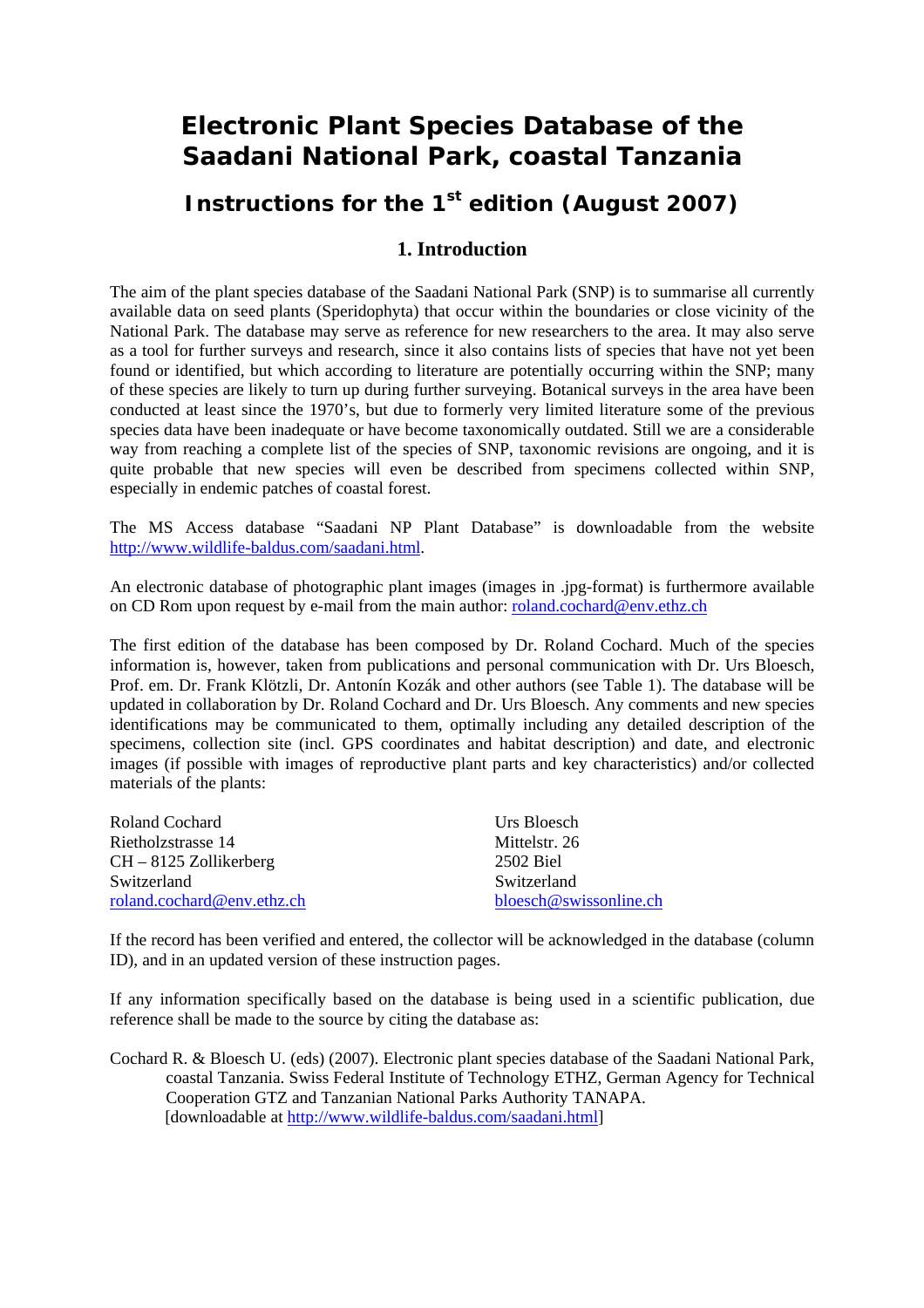# **2. Description of the Database**

The MS Access file "Saadani NP Plant Database" contains four separate databases as follows:

- 1.) SNP plant species database
- 2.) checklist of plant families at SNP
- 3.) FtEA spp checklist (main plant families)
- 4.) checklist of potentially occurring Cyperaceae spp

# **2.1. SNP plant species database**

"SNP plant species database" is the actual database containing the information about the species that have been found to be occurring within SNP, as well as listing some potentially occurring species that have not yet been found. Several species are still in doubt, or may represent several very similar species. By also listing potentially occurring species, the database may give indications on which species should be (re-) checked for identification with particular scrutiny, if ever possible using reproductive plant parts whenever available.

For each plant species the data base contains the following information listed in columns of the database:

#### Column "Species":

Lists the scientific species name of a plant.

Column "Author":

Lists the (abbreviated) name of the taxonomic author(s) of any species.

Column "Vrc":

 Based on column "CorrectionRC" this column lists whether a species record for SNP should currently be considered as valid (1) or invalid (0) (as suggested by RC, August 2007).

Column "ID":

Lists the name initials of a person that presumably first suggested that the species would occur within the SNP. The initials refer to Dr. Urs Bloesch (UB), Prof. em. Dr. Frank Klötzli (FK), Dr. Antonín Kozák (AK) and Dr. Roland Cochard (RC). Many species names have been found in publications by these and other authors; the literature references and corresponding initials are summarised in Table 1. Potentially occurring species are listed as "pot". Note that not all potentially occurring species have been listed in the database. For selected families (mainly of tree species) all "pot" species have been entered into the database, other families have not (yet) been treated in detail (for detailed information refer to the database "checklist of plant families at SNP"). For "pot" species in the large plant families of the grasses (Poaceae), legumes (Caesalpiniaceae, Mimosaceae, Papilionaceae), Rubiaceae and Annonaceae one should refer to the database "FtEA spp checklist (main plant families)"; for the sedges refer to the database "checklist of potentially occurring Cyperaceae spp".

#### Column "Subsp":

Lists any subspecies names of a particular species which are potentially occurring within SNP. Column "Variety":

Lists any varieties names of a particular species which are potentially occurring within SNP. This may also refer to just a particular subspecies listed; for detailed information refer to the taxonomic literature.

Column "Synonyms":

Lists any synonymous names of a particular species. Note that the synonyms listed are mostly those found in the ecological literature of the area. This column does not provide an exhaustive list of all synonyms that may exist for a species. If a particular species name listed in a publication concerning SNP cannot be found in the species list, the synonym list should be checked. Many common species (especially the sedges, but also some woody plants) are listed but a different, newer name.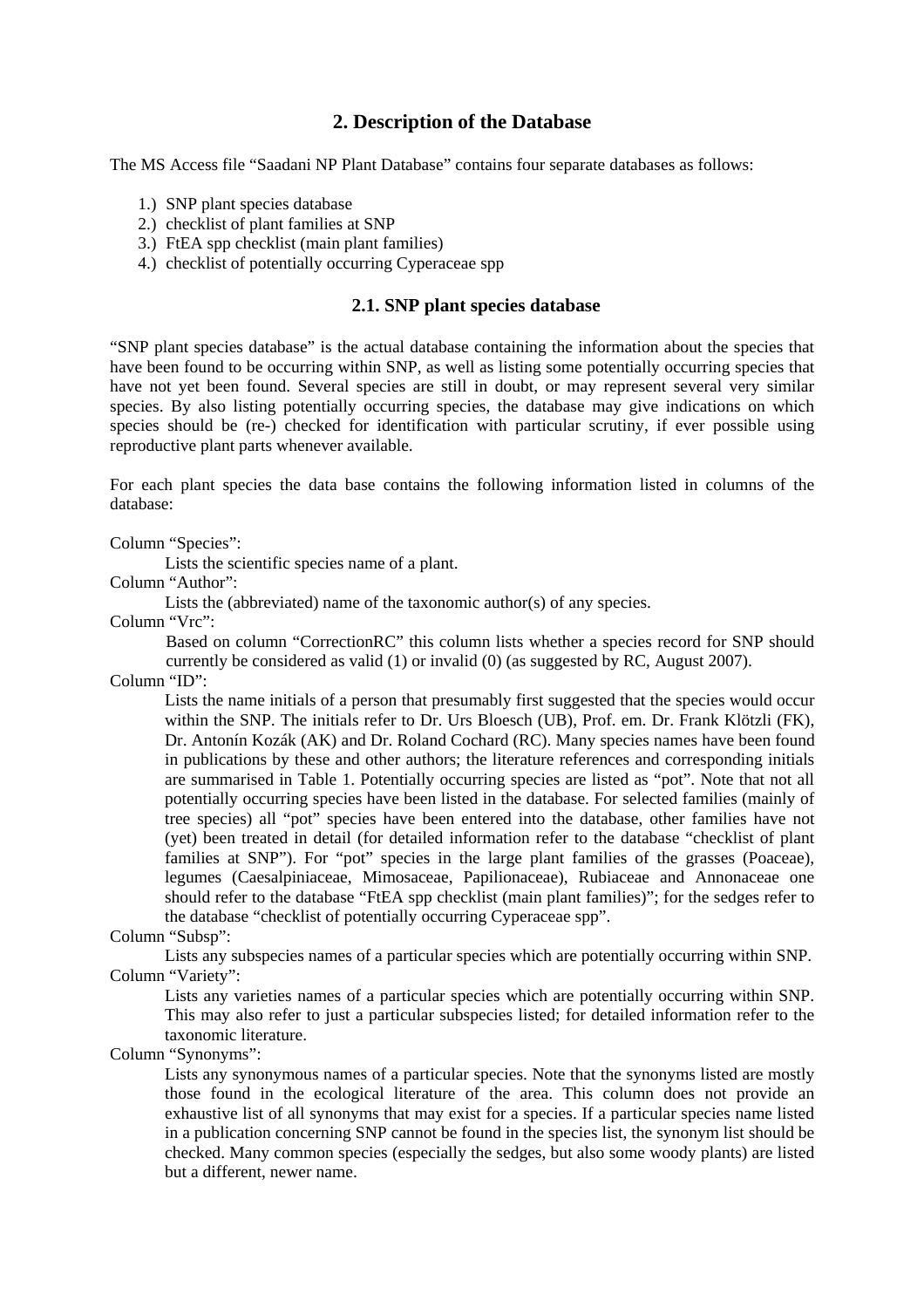# **Table 1.**

List of species source literature references and the corresponding (main) author initials.

| initials  | species source literature references                                                                                                                                                                                                                  |
|-----------|-------------------------------------------------------------------------------------------------------------------------------------------------------------------------------------------------------------------------------------------------------|
| UB        | Bloesch U. & Klötzli F. (2002). The vegetation of the Saadani National Park and possible<br>conservation and management strategies. Tanzania Wildlife Discussion Paper No. 33 (ed.<br>R.D. Baldus). Wildlife Division / GTZ, Dar es Salaam, Tanzania. |
| <b>UB</b> | Bloesch U. & Klötzli F. (2004). Coastal forest of the Saadani National Park: conservation values<br>and management strategies. Tanzania Wildlife Discussion Paper No. 37 (ed. R.D. Baldus).<br>Wildlife Division / GTZ, Dar es Salaam, Tanzania.      |
| <b>UB</b> | Bloesch U. & Klötzli F. (2005). Zur Waldfähigkeit der Saadani-Küstensavannen in Tansania.<br>Berichte der Reinhard-Tüxen-Gesellschaft 17: 55-69.                                                                                                      |
| RC        | Cochard R. (2004). Patterns and dynamics of secondary Acacia zanzibarica woodlands at<br>Mkwaja Ranch, Tanzania. PhD Thesis No 15830, Swiss Federal Institute of Technology,<br>Zurich.                                                               |
| JF        | Frazier J. G. (1994). Dry coastal ecosystems of Kenya and Tanzania. In: Dry Coastal<br>Ecosystems: Africa, America, Asia and Oceania. (Ecosystems of the World 2B). (ed. van<br>der Maarel, E.). pp. 129-150. 93. Amsterdam, Elsevier Press.          |
| <b>FK</b> | Klötzli F. (1978). Key for the identification of grasses in the sterile state. Mkwaja Ranch,<br>Tanzania, and Geobotanical Institute, Swiss Federal Institute of Technology, Zurich,<br>Switzerland.                                                  |
| <b>FK</b> | Klötzli F. (1980). Range management in the Tanzanian coastal savannah. Preliminary report. Acta<br>IV Symposium Internacional de Ecología Tropical 07-11.03.1977, Panama. pp. 855-874.                                                                |
| <b>FK</b> | Klötzli F. (1980). Analysis of species oscillations in tropical grasslands in Tanzania due to<br>management and weather conditions. <i>Phytocoenologia</i> 8: 13-33.                                                                                  |
| <b>FK</b> | Klötzli F., Lupi C. & Zisset S. (1995). Veränderungen in Küstensavannen Tanzanias: ein<br>Vergleich der Zustände 1975, 1979 und 1992. Verhandlungen der Gesellschaft für<br>Ökologie 24: 55-65.                                                       |
| <b>FK</b> | Klötzli F. (2000). Savannen – in globaler Betrachtung. Berichte der Reinhard-Tüxen-Gesellschaft<br>$12:31-63.$                                                                                                                                        |
| AK        | Kozák A. (1983). Der Nährwert einer tropischen Naturweide in Tansania. PhD Thesis No 7270,<br>Swiss Federal Institute of Technology, Zurich.                                                                                                          |
| RC        | Tobler M.W., Cochard R. & Edwards P.J. (2003). The impact of cattle ranching on large-scale<br>vegetation patterns in a coastal savanna in Tanzania. Journal of Applied Ecology 40: 430-<br>444.                                                      |

Column "Growth Form":

 Roughly describes the growth form of a plant as, 'herb', 'grass', 'sedge', 'liana', 'climber', 'shrub', 'tree', etc.

Column "Family":

Lists the plant family name of a particular species. Note that the new family names are used, i.e. Compistae are listed as Asteraceae, Leguminosae/Fabaceae as Caesalpiniaceae, Mimosaceae and Papilionaceae, Gramineae as Poaceae, Labiatae as Lamiaceae, Guttiferae as Clusiaceae, Umbelliferae as Apiaceae, Cruciferae as Brassicaceae, and Palmae as Arecaceae.

# Column "Division":

 Lists the angiosperm Division as either 'monocot' (Monocotyledoneae) or 'dicot' (Dicotyledoneae). Gymnosperms are listed as '(gymnosperm)'.

Column "Habitat":

 Provides a description of the habitat in which the species typically occurs. This description is mostly taken from the Flora of Tropical East Africa (Turrill & Beentje 1952-2007), from Beentje (1994) for trees, shrubs amd lianas, from Ibrahim (1989) for legumes, and from Haines & Lye (1983) for sedges (see Table 2).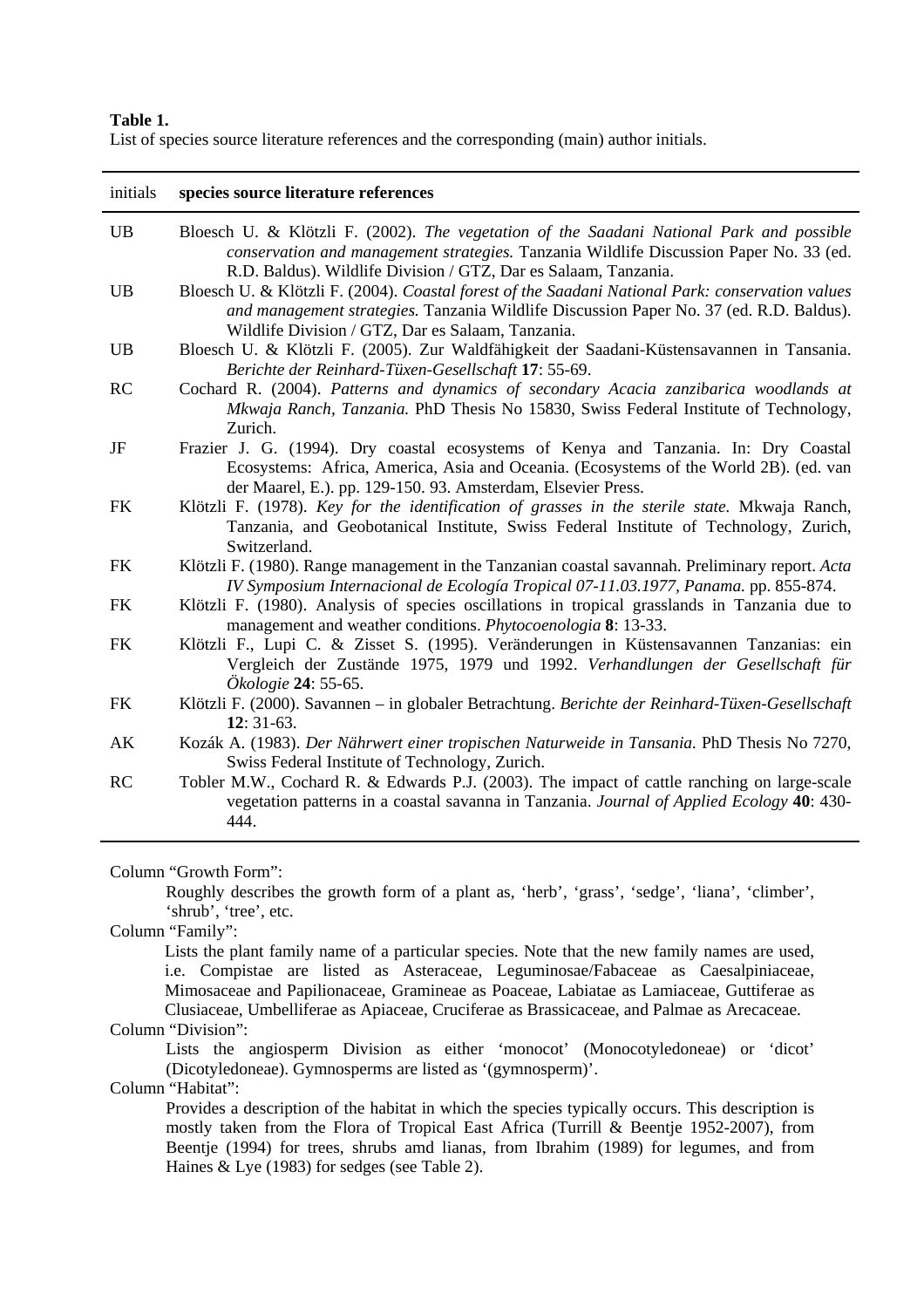#### Column "Notes":

Lists any notes regarding the species, e.g. whether the species is an introduced exotic.

Column "CorrectionRC":

Lists comments by Dr. Roland Cochard (as per August 2007) about how he would rate the validity of a particular species listed. It may be noted that these comments mainly took guidance by species distributions described in the literature. Some of the species listed as "ok" may still have been wrongly identified. On the other hand a species may indeed have been correctly identified, but was distrusted by RC because it would according to literature not occur in the northern coastal areas (i.e. in FtEA distribution units T3 and/or T6, below about 300 m elevation). Several species were not found in the literature or on the internet (specifically on the Tropicos database http://mobot.mobot.org/W3T/Search/vast.html of the Missouri Botanical Gardens). These species therefore most probably don't exist and may be the product of citation errors. Yet, for reference purposes they are currently still listed in the database.

#### Column "check":

 Contains checks ('X') to mark species which may have to be checked with further scrutiny (e.g. electronic images, plant material).

#### Column "FtEA volume":

 Lists the plant family volume (including the year of its publication) of the Flora of Tropical East Africa (Turrill & Beentje 1952-2007) where a species is described. The species nomenclature generally follows FtEA, but may in some cases divert if the FtEA volume is old, and the species is listed by another name in a more recent reference (e.g. Beentje 1994).

# Column "FtEA page/fig":

 Lists the page number and the number of the figure (if the plant has been illustrated) of a species in the respective plant volume of FtEA.

Column "Reference":

 Lists the codes of literature references (as per Table 2) other than FtEA where a description of the species can be found. The main references used where Beentje (1994; Be) for trees, Coe, Beentje & Wise (1991; CB) for acacias, Ibrahim & Kabuye (1988; IK) for grasses, Ibrahim (1989; Ib) for legumes, and Haines & Lye (1983; HL) for sedges. These references have been checked for all the species; if one of the references is not listed in the column it does not contain a description of the species. Other references have not been checked for all the species and are listed if they provide additional information.

#### Column "Picture":

 Lists the codes of literature references (as per Table 2) other than FtEA where an illustration of the species can be found. Other comments as for column "Reference".

#### **Table 2.**

List of species identification literature references and the corresponding abbreviation codes as taken from authors' initials.

| code          | species identification literature references                                                                                                                                         |
|---------------|--------------------------------------------------------------------------------------------------------------------------------------------------------------------------------------|
| AA            | Agnew A.D.Q. & Agnew S. (1994). Upland Kenya wild flowers. A flora of the ferns and<br>herbaceous flowering plants of upland Kenya. East Africa Natural History Society,<br>Nairobi. |
| Be            | Beentje H. (1994). <i>Kenya trees, shrubs and lianas</i> . National Museums of Kenya, Nairobi.                                                                                       |
| <sub>B1</sub> | Blundell M. (1987). Collins Guide to the wild flowers of East Africa. Collins, London.                                                                                               |
| CB            | Coe M., Beentje H. & Wise R. (1991). A field guide to the Acacias of Kenya. Oxford                                                                                                   |
|               | University Press, Oxford.                                                                                                                                                            |
| DG            | Dale I.R. & Greenway P.J. (1961). Kenya trees and shrubs. Buchanan, Nairobi.                                                                                                         |
| Dh            | Dharani N. (2002). Field Guide to common shrubs of East Africa. Struik Publishers, Cape                                                                                              |
|               | Town.                                                                                                                                                                                |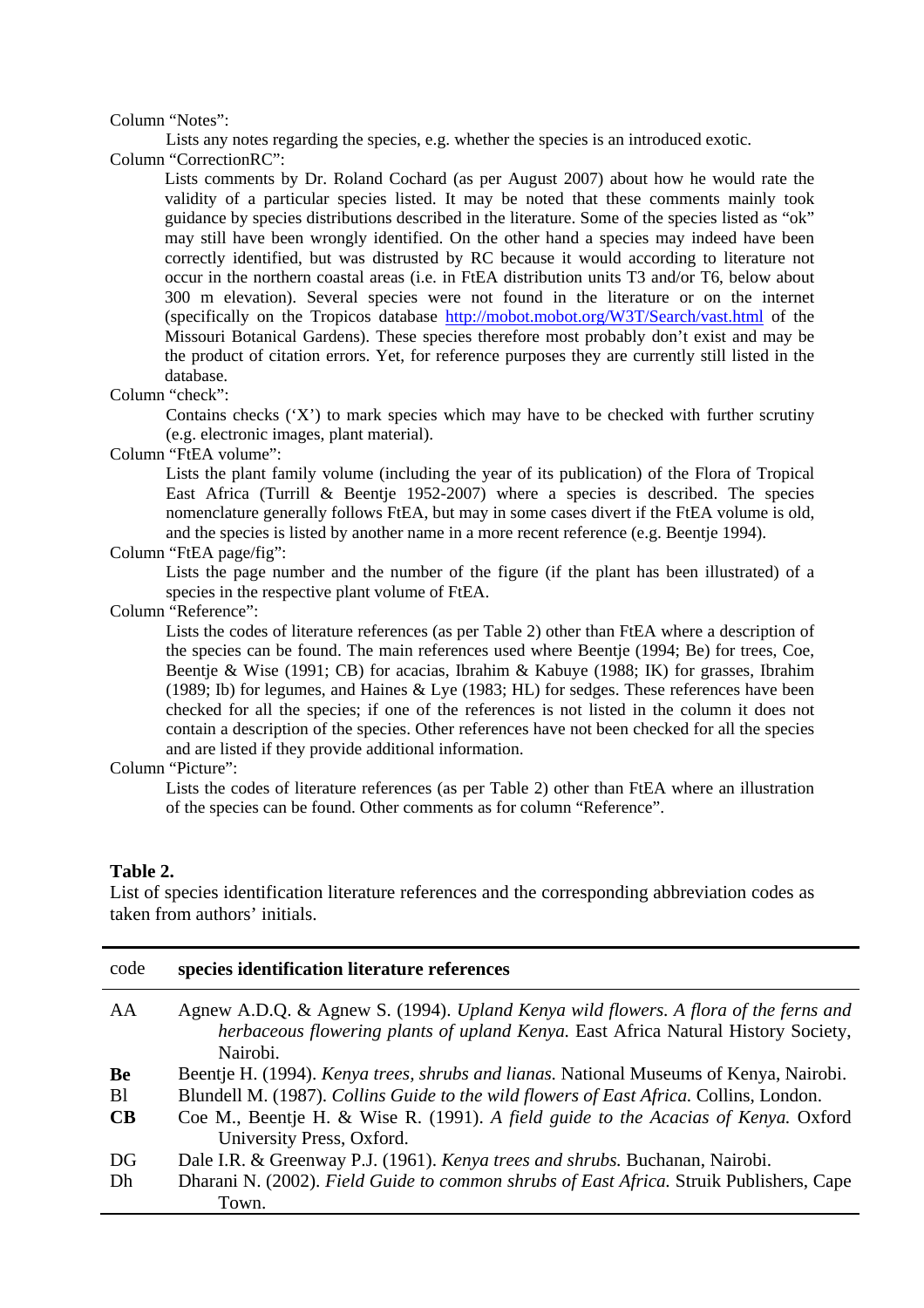| Eggeling W.J. & Dale I.R. (1951). The indigenous trees of the Uganda Protectorate. The     |
|--------------------------------------------------------------------------------------------|
| University Press, Glasgow.                                                                 |
| Fabian A. & Germishuizen G. (1997) Wild flowers of Northern South Africa. Fernwood         |
| Press, Vlaeberg, South Africa.                                                             |
| Ghazanfar S.A. (1989). Savanna plants of Africa: an illustrated guide. Macmillan,          |
| London.                                                                                    |
| Haines R.W. & Lye K.A. (1983). The sedges and rushes of East Africa. A flora of the        |
| families Juncaceae and Cyperaceae in East Africa - with a particular reference to          |
| Uganda. East African Natural History Society, Nairobi.                                     |
| Ibrahim K.M. (1989). An illustrated manual of Kenya legumes. Field Document                |
| KEN/84/007, FAO/UNDP Forage Plant Development and Extension, National                      |
| Agriculture Research Centre, Kitale, Kenya.                                                |
| Ibrahim K.M. & Kabuye C.H.S. (1988). An illustrated manual of Kenya grasses. Food          |
| and Agriculture Organization, Rome, Italy.                                                 |
| Palgrave K.C. (1996). <i>Trees of Southern Africa</i> . Struik Publishers, Cape Town.      |
| Thulin M. (1983). Leguminosae of Ethiopia. Opera Botanica 68, Council for Nordic           |
| Publications in Botany, Copenhagen.                                                        |
| Turrill W.B. & Beentje H. (eds) (1952-2007). Flora of tropical East Africa (series). Royal |
| Botanic Gardens, Kew, UK.                                                                  |
| Van Wyk P. (1996). Field Guide to the trees of the Kruger National Park. Struik            |
| Publishers, Cape Town.                                                                     |
| Van Wyk & van Wyk                                                                          |
|                                                                                            |

#### **2.2. Checklist of plant families at SNP**

The "Checklist of Plant families at SNP" contains a list of families occurring in East Africa.

Column "Family":

Lists the names of plant families occurring in East Africa.

Column "FtEA existing":

Provides information about whether an FtEA volume covering the family exists or not.

Column "check":

 Provides information on whether the FtEA volume has been checked for species that are potentially occurring at SNP.

Column "comment":

 Provides more specific comments, regarding the checking of plant families for species as per August 2007.

# **2.3. FtEA spp checklist (main plant families)**

The "FtEA spp checklist (main plant families)" was composed in the year 2002 by employed students of the computer school of Mr. James Lyamba in Dar es Salaam (through a commission by Dr. Roland Cochard). The students entered all the species of the FtEA volumes of the main plant families, namely the Poaceae (Gramineae), Caesalpiniaceae, Mimosaceae and Papilionaceae (all three Leguminosae volumes), Rubiaceae and Annonaceae into the database. For these families (for which potential "pot" species have not been entered into the "SNP plant species database") this database can be used to scan for other potential species that may be occurring within the area of SNP. Note that the database has not yet been thoroughly edited, and that some information may be inadequate.

Column "Species":

Lists the plant species name.